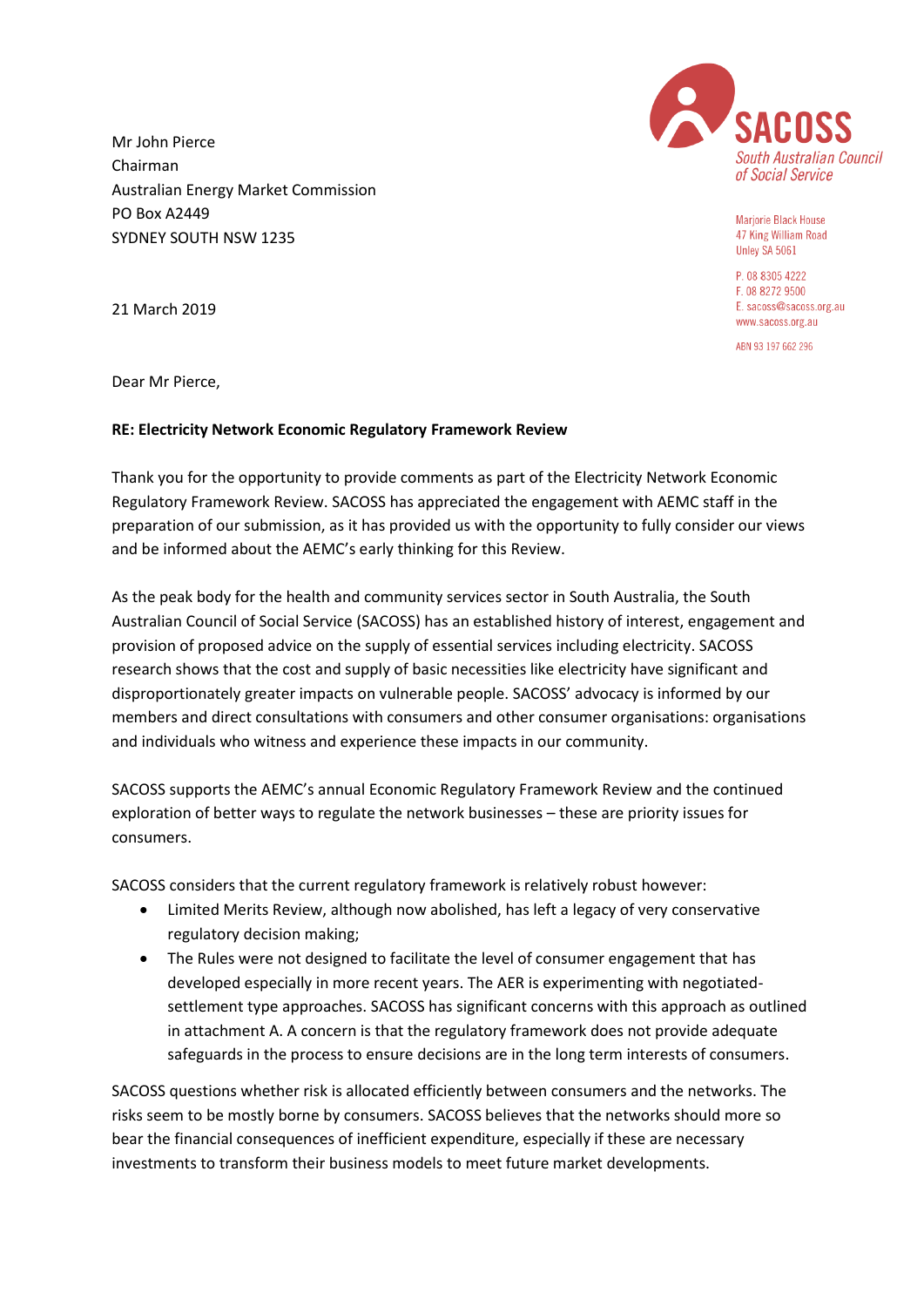SACOSS believes that regulatory approaches such as output or performance-based regulation and totex assessment approaches appear to have merit, and may be a way to re-allocate risk and create incentives for networks to undertake efficient DER-related investments. This is an area that SACOSS would appreciate further information and discussion to understand the issues, so it can provide an informed view.

SACOSS has reflected on our experience in the SA Power Networks revenue determination 2020 process to date:

- SA Power Networks has proposed significant expenditure to manage increased distributed energy resources (DER) penetration, such as solar PV. This brings questions of regulatory and market design, in the context of the transformation of the sector, to the forefront.
	- $\circ$  SACOSS has significant concern with the pace of the reform that is happening regulators are being asked to decide on a future pathway now
- SACOSS is concerned about the transparency of SA Power Networks proposed expenditure to manage this transition. This is important to understand because consumers are ultimately paying for these investments through network charges and they bear the risk of inefficient expenditure:
	- $\circ$  Current consumers are being asked to pay now to enable the transformation of the sector for future consumers benefits;
	- o Network businesses and policy makers should demonstrate the overall benefits to the community from these investments – such as how the operation of the energy market will be improved to lower final energy bills;
	- o Although SACOSS supports spending that will benefit future consumers, even if it means higher network charges now, the lack of transparency and justification of some proposed network expenditure to support DER makes it difficult for SACOSS to make informed submissions.
- SACOSS notes that network expenditure that increases capacity for DER exports creates potentially significant cross-subsidies between consumers that have and have not invested in DER. DER can create additional costs for the networks. Under current tariff arrangements, network costs are 'smeared' across all of the business' customers through network charges, though DER expenditure will mostly benefit only a subset of customers:
	- $\circ$  SACOSS wishes to raise the policy question of whether current network access and charging arrangements for exporting energy onto the grid remain appropriate given these cross subsidies – SACOSS believes that the 'causer' should pay?;
	- $\circ$  Cross subsidies will be less of a concern if or when DER technology can be used to improve the overall operation of the energy market and to manage network constraints, rather than just benefit individual households (and the environment).

Broadly speaking, SACOSS is concerned that consumer groups are finding it challenging to engage on these important policy discussions – especially given limited consumer resources with many competing priorities

 For example, AER revenue determinations, AEMC rule changes and the Open Energy Networks project are raising complicated issues around the transformation of the energy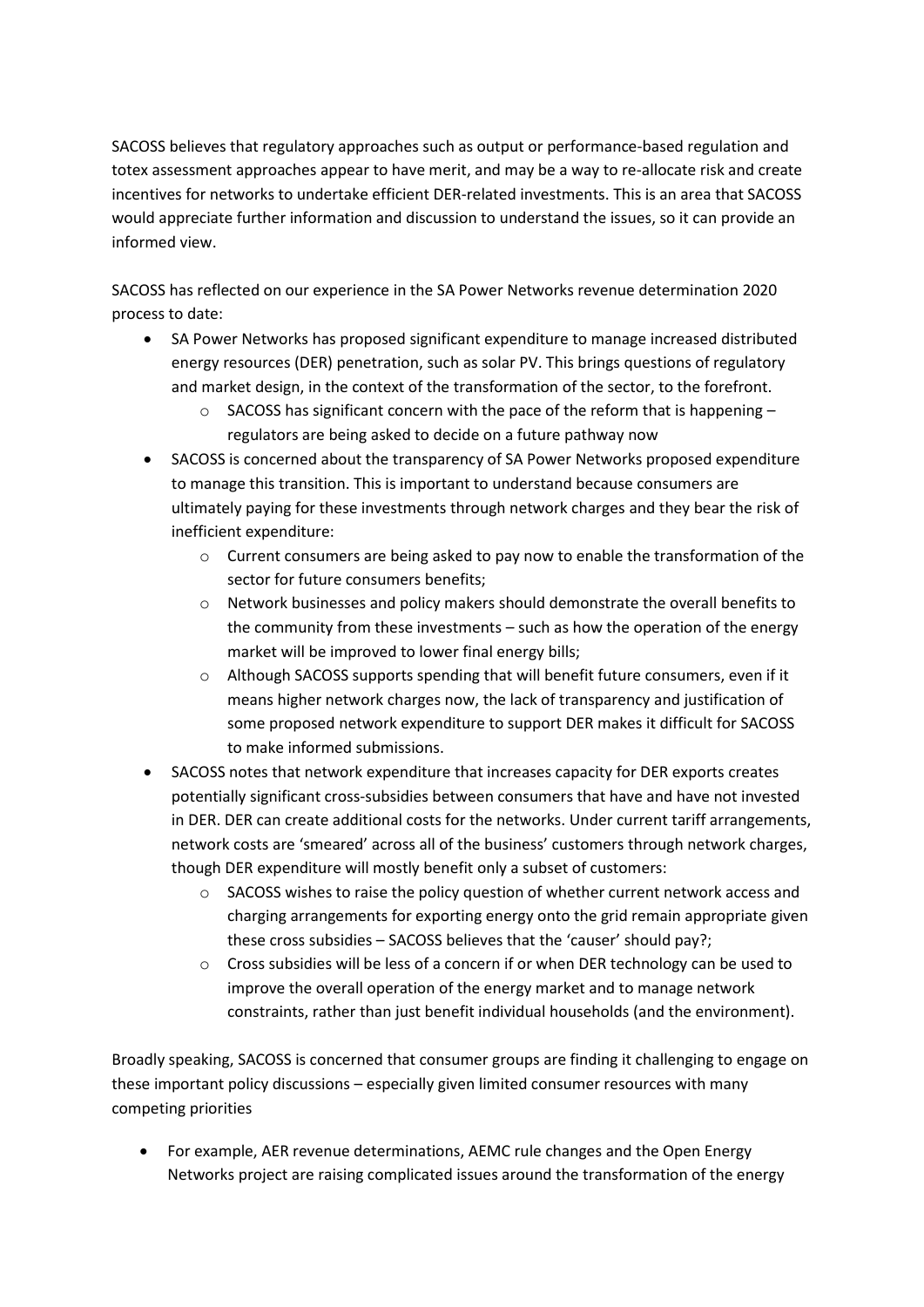sector. They do not always explain these issues in plain English and the consultation documents can be very technical. And some processes, such as for contingent project assessments (once 'triggered'), provide only limited opportunities for consumers to make informed submissions

SACOSS considers this is of particular concern given consumer choices (consumer empowerment) are what is driving the major developments of the energy market and the overall test is the long term interests of consumers. Such barriers to consumer engagement, whereby consumer views and preferences are not fully understood and taken into account in regulatory processes, may undermine energy market developments.

SACOSS believes that more can be done by governments and the energy market bodies to improve the quality of their engagement and communication with consumers, and to increase the capacity of consumers to engage effectively in regulatory processes. For example, consumers will be better equipped to participate in and influence regulatory processes and policy debates if technical training and information seminars are offered to understand the relevant issues.

If you have any questions relating to the above, please contact SACOSS Policy Lead, Jo De Silva on (08) 8305 4211 or via jo@sacoss.org.au.

Yours sincerely,

Ross Womersley Chief Executive Officer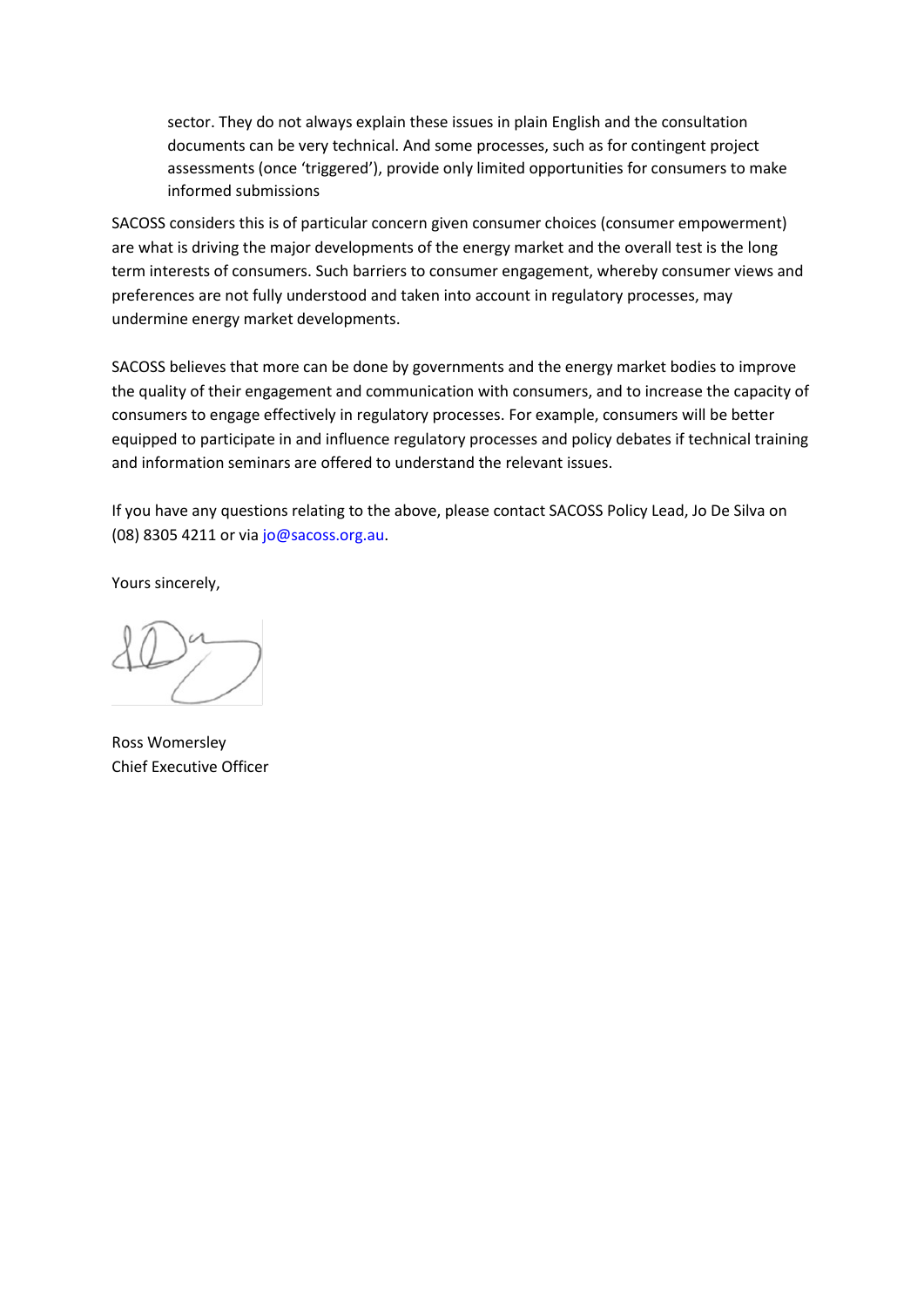

Mr Mark McLeish Director Regulatory Innovation Australian Energy Regulator GPO Box 520 Melbourne, VIC 3001

16 November 2018

*By email[: mark.mcleish@aer.gov.au](mailto:mark.mcleish@aer.gov.au)* 

Dear Mr McLeish,

# **RE: New Reg process: towards consumer-centric energy network regulation, a joint initiative of the Australian Energy Regulator (AER), Energy Consumers Australia (ECA) and Energy Networks Australia (ENA)**

As the peak body for the health and community services sector in South Australia, the South Australian Council of Social Service (SACOSS) has an established history of interest, engagement and provision of proposed advice on the necessary market mechanisms and policy for essential services, including electricity. SACOSS would like to thank Energy Consumers Australia (ECA), Energy Networks Australia (ENA) and the Australian Energy Regulator (AER) for providing SACOSS with the ongoing opportunity to comment on the New Reg process. SACOSS would also like to thank AusNet Services for its willingness to engage with SACOSS and be transparent through the trial process.

This letter outlines the background to our involvement in New Reg and makes the following recommendations and requests for clarification which are detailed in the letter, after the background:

### *Consumer Advocacy Organisations*

SACOSS recommends that the AER consider the operation of the ESCOSA Consumer Experts Panel and whether a formal role for consumer advocacy organisations is warranted in New Reg.

SACOSS would like to seek clarity from the AER about the following: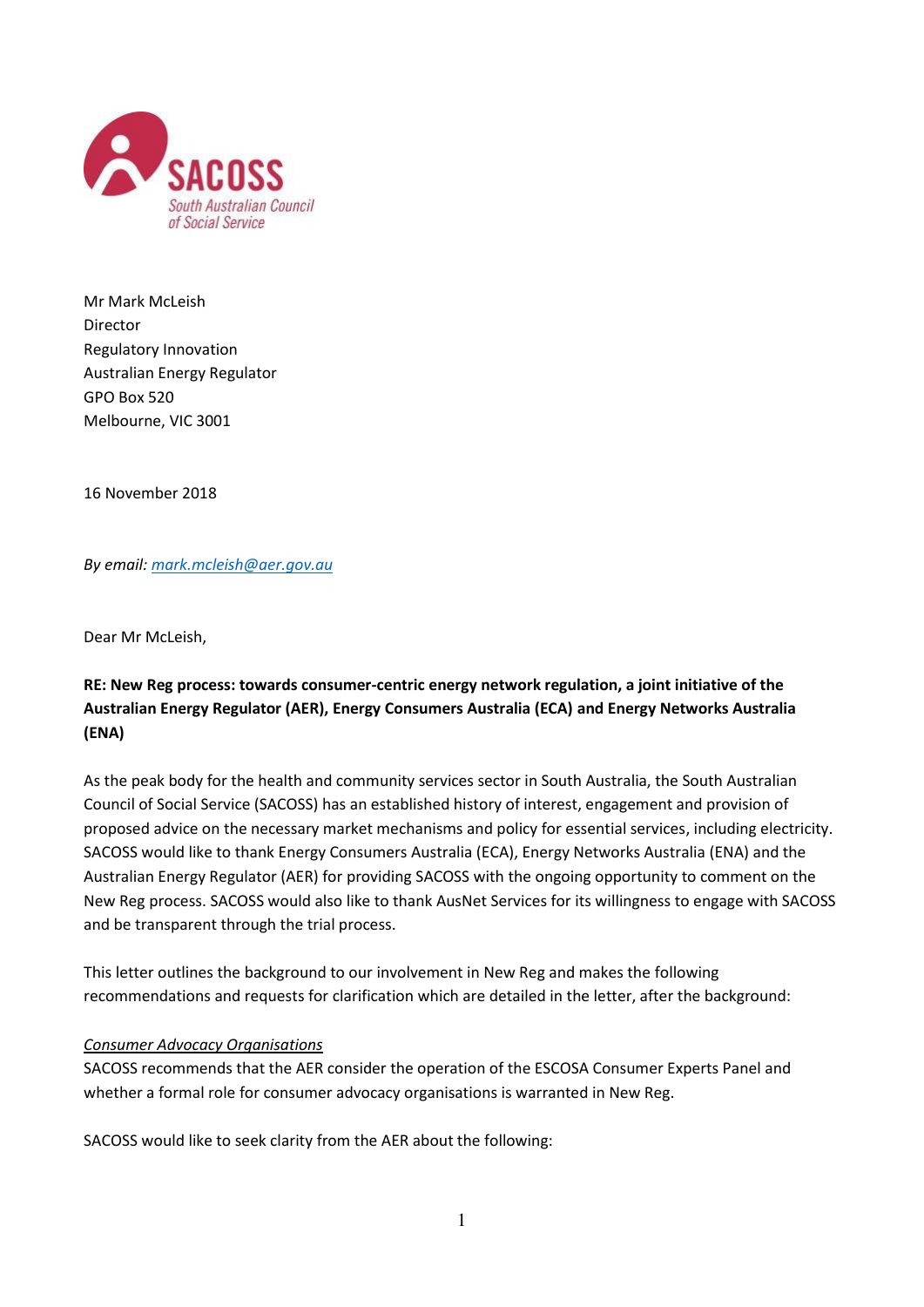- Where is the evidence that consumer advocacy organisations were consulted during the preparation of the Directions and Approach papers, or after their release?
- What will be the role for consumer advocates once the Customer Forum has ceased its role?
- What does the AER see as the role for consumer advocates in regulatory determinations in a New Reg context?

### *Reference Committee*

SACOSS believes there should be regular meetings, timely minutes is important and a Terms of Reference for the Reference Committee.

#### *Evaluation Framework and Monitoring*

SACOSS recommends that the AER undertake formal engagement on each key element of New Reg, including the Evaluation Framework and monitoring reports.

SACOSS recommends that an important part of the Trial is to consider how New Reg compares against existing models, including in cost terms, and strongly recommends that the Project Team provide the Reference Committee with a proposal of how this task will be undertaken.

SACOSS believes that it is critical for the trial assessment to consider the role of consumer advocacy organisations. Important questions for evaluation of consumer representative experiences include:

- Did these representatives understand their roles and responsibilities?
- What did these representatives think of the process and content outcome?
- Did these representatives have adequate funding to participate as they wanted to?

SACOSS also believes that the assessment needs to consider the question of how the diversity of views amongst consumers was balanced by the Customer Forum.

### *Reflections on Meeting with the Customer Forum and AusNet Services*

If SACOSS were a jurisdictional party engaged in the AusNet determination, SACOSS would seek to further explore the Customer Forum focus on reliability and seek to ensure that this did not lead to imprudent expenditure on reliability.

SACOSS seeks clarification on what the CCP role would be on the out of scope negotiation issues and during 2019.

### *Reflections on the October Reference Group Meeting*

SACOSS believes that the New Reg objective needs to be provided publicly with sufficient clarity. SACOSS recommends formal engagement on the objective for any future trials.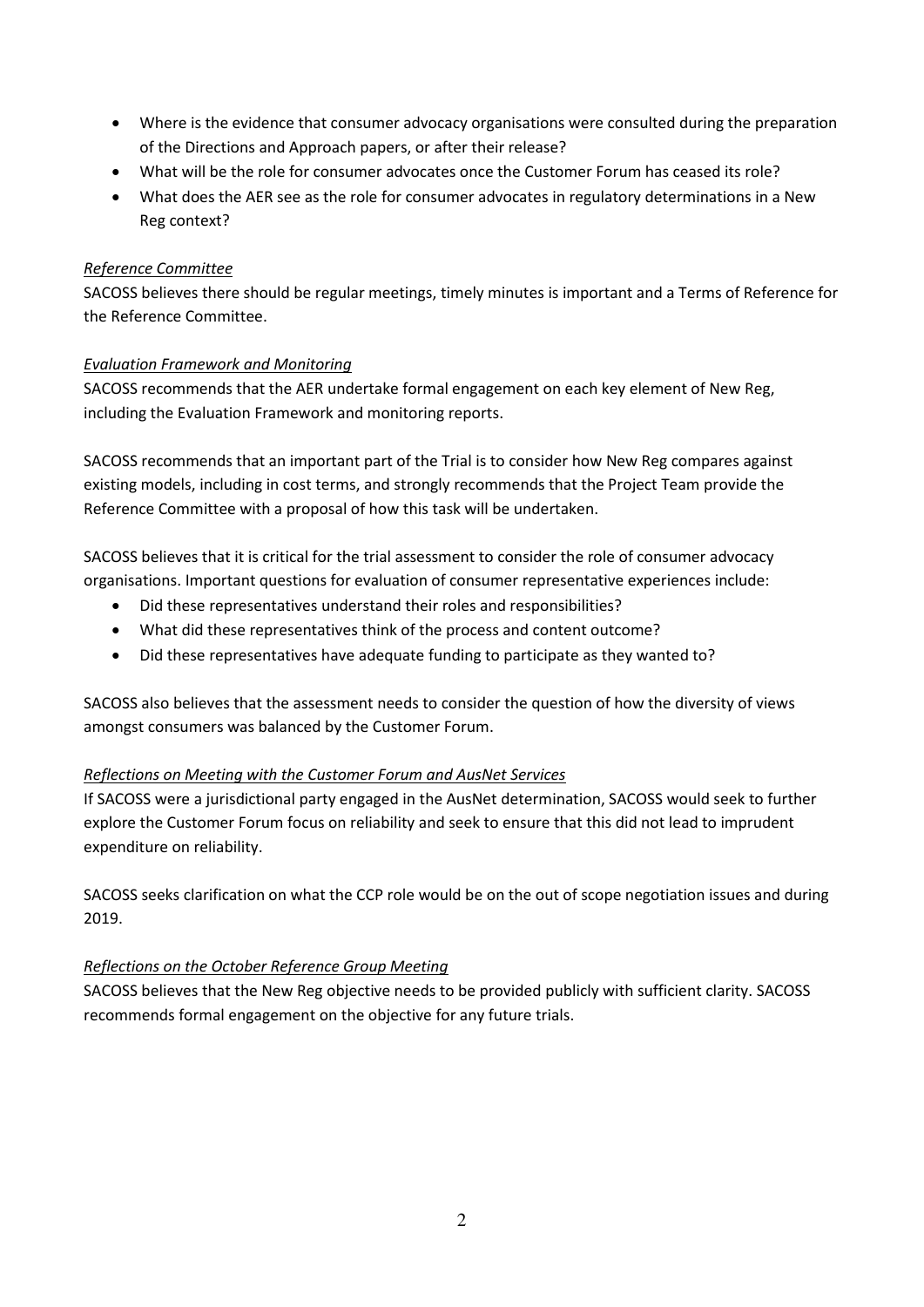### **Background**

The AER, ENA and ECA (the Project Team) have agreed to develop and trial an alternative approach to network regulation, referred to as the New Reg process. The Project Team states that it has identified the need for an alternative approach on the basis of the 'poor outcomes' of the current regulatory process, and general negative observations about the process by stakeholders.<sup>1</sup> The proposed approach focuses on an alternative path for network businesses to take in building their regulatory proposals, and (importantly for our purposes) for the AER in assessing those proposals.<sup>2</sup> The overall vision of the New Reg process is that 'consumers' priorities and stated preferences should drive, and be seen to drive, energy network businesses proposals and regulatory outcomes'.<sup>3</sup>

In February this year, SACOSS participated in a teleconference with ECA and other consumer advocates, during which the New Reg process was discussed. Given the potential broader impact of the New Reg process on the AER's current and future revenue determination decision-making, SACOSS expressed concern about the level of engagement which had been undertaken on the New Reg up to that time. ECA then provided SACOSS with a 'working draft' Approach Paper and Directions Paper, dated February 2018 for consideration and comment (the Draft Papers) as well as an Overview Paper, dated 20 August 2017 (Overview Paper).

On 23 March 2018, the AER published the first draft of the New Reg process as explained in the following two papers:

- New Reg: Towards a Consumer-Centric Energy Network Regulation: A joint initiative of the Australian Energy Regulator, Energy Consumers Australia and Energy Networks Australia, Directions Paper (working draft), March 2018 (**Directions Paper**).
- New Reg: Towards a Consumer-Centric Energy Network Regulation: A joint initiative of the Australian Energy Regulator, Energy Consumers Australia and Energy Networks Australia, Approach Paper (working draft), March 2018 (**Approach Paper**).

AusNet Services has agreed to trial the New Reg process for its Victorian electricity distribution business.<sup>4</sup> The process involves the establishment of a Customer Forum<sup>5</sup> to negotiate with the network business and SACOSS understands AusNet's Customer Forum was appointed in February 2018 (with applications for positions on the Customer Forum closing on 10 January 2018). An Early Engagement Plan (EEP) prepared by AusNet was published on its website in March 2018. The EEP timeline (figure 2) indicates that the 'intensive training, investigation, scoping and agreeing of time-frames'<sup>6</sup> commenced in March 2018 and will be finalised by the end of July, with negotiations between AusNet, AER and the Customer Forum commencing on the issues in scope in August 2018. It is worth noting that up to the end of March 2018, there was limited

<sup>2</sup> New Reg: Towards Consumer-Centric Energy Network Regulation: A joint initiative of the Australian Energy Regulator, Energy Consumers Australia, and Energy Networks Australia: Directions paper, March 2013 (**Directions Paper**) p.3 3 Approach Paper, p.3

 $\overline{a}$ 

<sup>&</sup>lt;sup>1</sup> New Reg: Towards Consumer-Centric Energy Network Regulation: A joint initiative of the Australian Energy Regulator, Energy Consumers Australia, and Energy Networks Australia: Approach Paper, March 2018 (**Approach Paper**) p. 5

<sup>&</sup>lt;sup>4</sup> Approach Paper, p.10

<sup>&</sup>lt;sup>5</sup> AusNet Services' Early Engagement Plan refers to the Customer Forum, whereas the Directions and Approach Papers refer to the Consumer Forum – in the interests of consistency, we refer to Customer Forum throughout the submission, which includes references to the Consumer Forum

<sup>&</sup>lt;sup>6</sup> AusNet Services, Early Engagement Plan, EDPR 2021-25 Customer Forum, p.11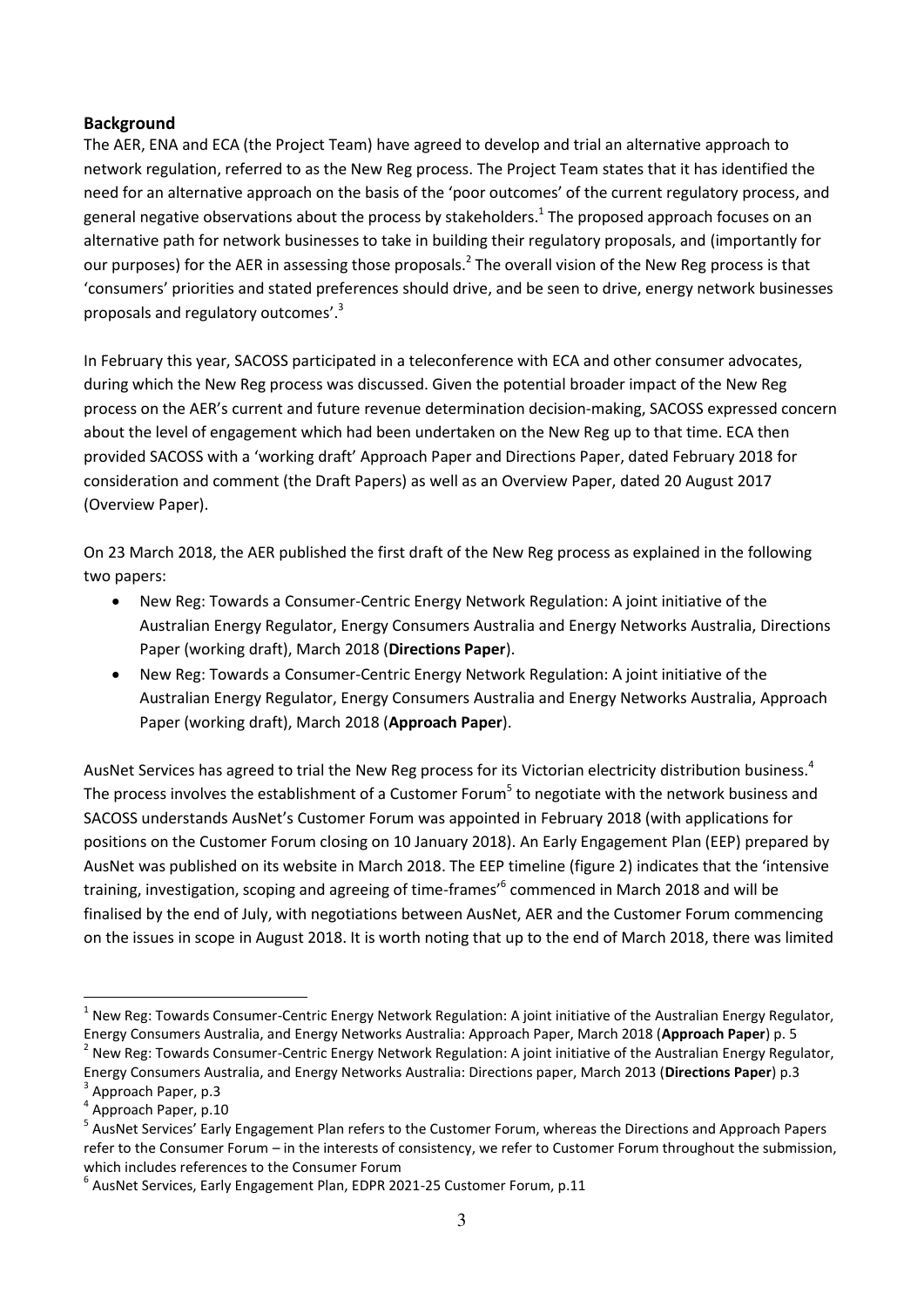public information available about the New Reg process, even though the trial had been underway for several months.

The Approach Paper indicated the Reference Group for the New Reg process requested the Project Team not release a discussion paper and submissions process, and that they 'consider alternative means'<sup>7</sup> of undertaking consultation with stakeholders. The AER indicated that it will run a public engagement process on New Reg throughout 2018, and are open to receiving comments and submissions on the New Reg process at any time. SACOSS welcomed the open engagement from early 2018, but was disappointed by the limited stakeholder involvement in the development of the model and trial up to that point. In April 2018 we stated that we believed the consultation on the New Reg process and trial up to that point was inadequate, and potential adverse outcomes, as well as alternative models, were not sufficiently canvassed with stakeholders prior to development and implementation.

AusNet Services, the AER and the Customer Forum signed a Memorandum of Understanding (MOU) on 8 June 2018. The MOU outlines the purpose and objectives of the Customer Forum. The fourth objective of the Consumer Forum is to "negotiate with AusNet Services, with a view to preparing, as far as possible, a Regulatory Proposal that, in the opinion of the Customer Forum, will or is likely to contribute to the achievement of the National Electricity Objective.<sup>18</sup> The MOU also outlines the resources and support provided by parties to the Agreement.

| <b>Topic proposed by</b><br><b>AusNet</b> | In scope of AusNet/Forum<br>negotiation? | <b>Relevant to AusNet's</b><br>revenue proposal? |
|-------------------------------------------|------------------------------------------|--------------------------------------------------|
| Operating expenditure                     | Yes - material, price/service trade-offs | Yes                                              |
| Major augex projects                      | Yes - price/service trade-offs           | Yes                                              |
| Revenue path profile                      | Yes – price timing trade-offs            | Yes                                              |
| Customer experience                       | Yes - customer views significant         | If cost or incentive<br>scheme implications      |
| <b>Customer hardship</b><br>arrangements  | Yes - customer views significant         | Likely dealt with through<br>other processes     |
| Major repex projects                      | No - but price/service trade-offs        | Yes                                              |
| <b>DER</b> integration<br>expenditure     | No - wider consultation appropriate      | Yes                                              |

The AER published a series of Guidance Notes over July and August 2018. In Guidance Note 2, the AER outlined the scope of the Negotiation:<sup>9</sup>

 $\overline{a}$ 

 $<sup>7</sup>$  Approach Paper, p.4</sup>

<sup>&</sup>lt;sup>8</sup> AER, AusNet, Customer Forum (2018) Memorandum of Understanding at [https://www.aer.gov.au/system/files/AusNet%20Trial%20-](https://www.aer.gov.au/system/files/AusNet%20Trial%20-%20Early%20Engagement%20Memorandum%20of%20Understanding_0.pdf)

[<sup>%20</sup>Early%20Engagement%20Memorandum%20of%20Understanding\\_0.pdf](https://www.aer.gov.au/system/files/AusNet%20Trial%20-%20Early%20Engagement%20Memorandum%20of%20Understanding_0.pdf) p.3

<sup>9</sup> AER Guidance Note 2 a[t https://www.aer.gov.au/system/files/AER%20-](https://www.aer.gov.au/system/files/AER%20-%20AusNet%20Trial%20Staff%20Guidance%20Note%202%20-%20Scope%20of%20negotiation%20-%20July%202018.pdf)

[<sup>%20</sup>AusNet%20Trial%20Staff%20Guidance%20Note%202%20-%20Scope%20of%20negotiation%20-](https://www.aer.gov.au/system/files/AER%20-%20AusNet%20Trial%20Staff%20Guidance%20Note%202%20-%20Scope%20of%20negotiation%20-%20July%202018.pdf) [%20July%202018.pdf](https://www.aer.gov.au/system/files/AER%20-%20AusNet%20Trial%20Staff%20Guidance%20Note%202%20-%20Scope%20of%20negotiation%20-%20July%202018.pdf) pp.1-2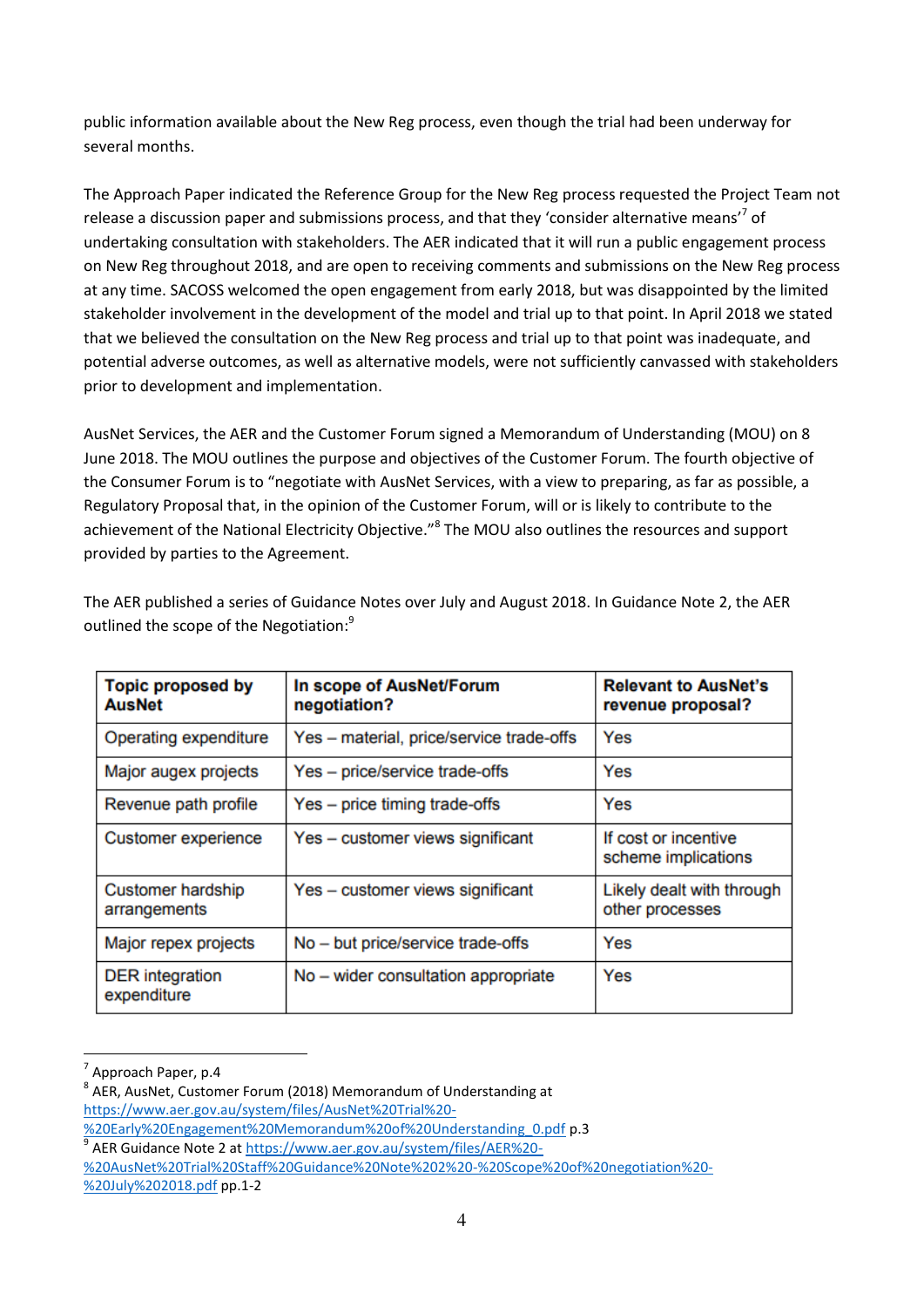| <b>Topic proposed by</b><br><b>AusNet</b> | In scope of AusNet/Forum<br>negotiation?                                 | <b>Relevant to AusNet's</b><br>revenue proposal? |
|-------------------------------------------|--------------------------------------------------------------------------|--------------------------------------------------|
| Innovation expenditure                    | No - technically complex in the<br>available time                        | Yes                                              |
| <b>Regulatory protections</b>             | $No - no specific proposals$                                             | <b>Unlikely</b>                                  |
| Metering                                  | No - policy issue, although metering<br>also affects customer experience | Not the policy aspects                           |

In June 2018, the AER outlined the price review timeline included provision for AusNet Services to negotiate expenditure proposals with the Customer Forum between July and September 2018. The Draft regulatory proposal public release was scheduled for late 2018.<sup>10</sup> AusNet Services released a series of notes mid 2018 setting out its negotiating position. AusNet Services provided an update to consumer advocacy organisations on 31 August 2018 outlining that AusNet Services would formally commence negotiations with the Forum on 3 September 2018. AusNet Services also provided advocacy organisations with contact details for the Chair of the Customer Forum to enable interaction about the negotiations.

In terms of SACOSS involvement, SACOSS provided a submission to the New Reg Project Team on 23 March 2018 which was a response to the 'working draft' Approach Paper and Directions Paper. Upon request for a publishable document, we then provided on 24 April 2018 an updated submission for public circulation on the first draft of the New Reg process Approach Paper and Directions Paper published on 23 March 2018.

SACOSS met with AusNet Services to discuss the trial on 10 April 2018 and 18 October 2018. The meeting on 18 October included representatives from the Customer Forum.

Around March 2018, SACOSS was invited to join the New Reg Reference Group. SACOSS was unable to attend the meeting of the Reference Group on 20 June due to conflicting commitments. Our first meeting with the Reference Group was on 7 November 2018. SACOSS understands that in the first part of 2018, the Reference Group discussed how to monitor and evaluate the trial of the New Reg process. SACOSS understands that farrierswier has been engaged to monitor the trial and Cambridge Economic Policy Associates are to conduct the evaluation of the trial. The AER sought input from the Reference Group on the trial assessment factors on 27 August 2018.

## **SACOSS Comments**

 $\overline{a}$ 

### *Consumer Advocacy Organisations*

SACOSS recently undertook a Study Tour to the UK to consider consumer engagement in regulatory determinations. A report of that trip is attached to this submission. A key finding is reproduced below.

The role of consumer advocacy organisations in regulatory determinations is vital. Unlike other stakeholders, consumer representatives from these types of bodies have a direct connection back to consumers typically

<sup>&</sup>lt;sup>10</sup> AER, ENA, ECA New Reg Newsletter a[t https://www.aer.gov.au/system/files/D18-](https://www.aer.gov.au/system/files/D18-95463%20New%20Reg%20Newsletter%20%28June%202018%29.PDF) [95463%20New%20Reg%20Newsletter%20%28June%202018%29.PDF](https://www.aer.gov.au/system/files/D18-95463%20New%20Reg%20Newsletter%20%28June%202018%29.PDF)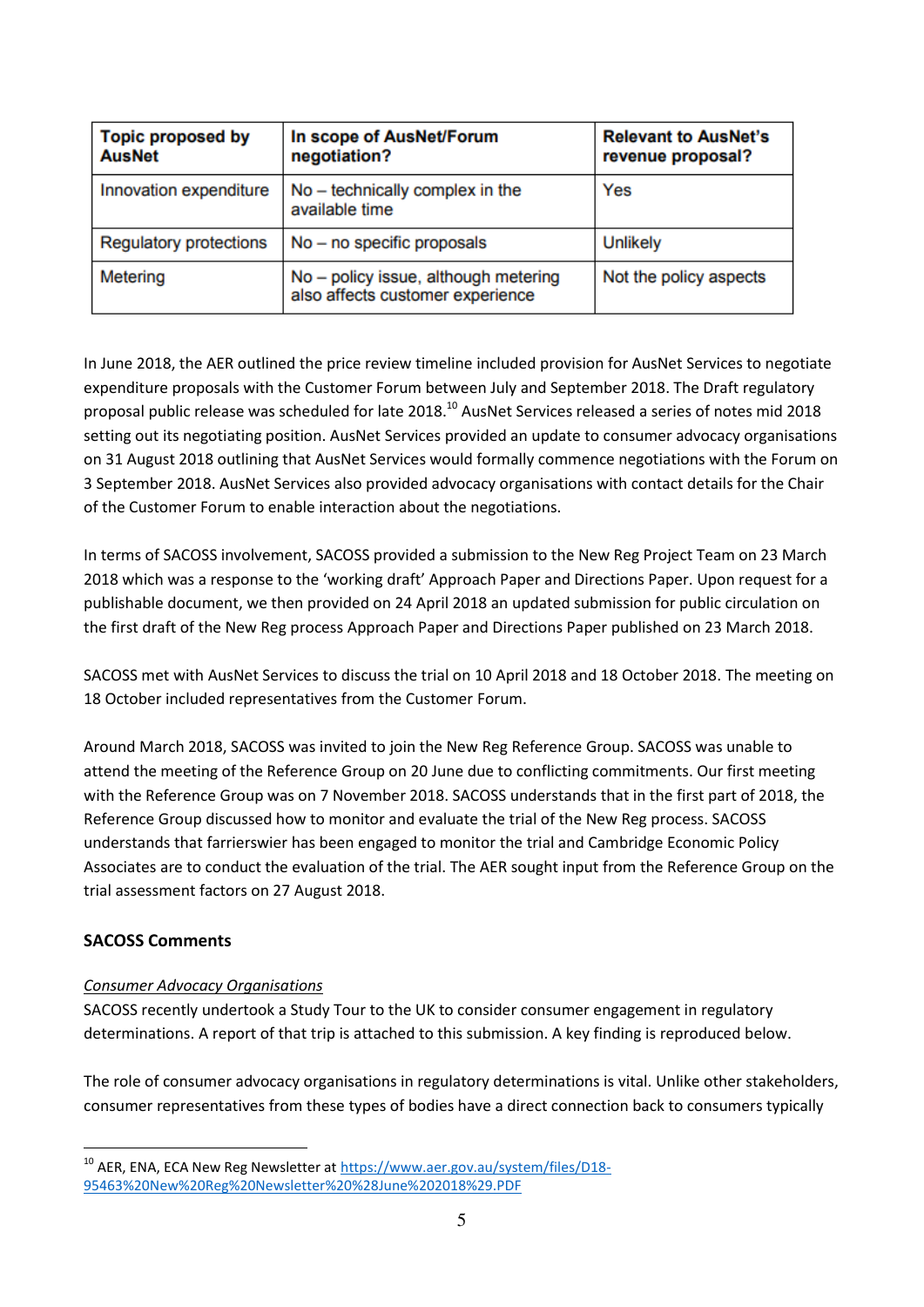via a membership structure. This provides consumer representatives with a unique position, a position which is distinct from that of the type of consumer expert engaged in the Customer Forum. The distinct position of a consumer representative includes:

- They interact directly with consumers, engaging in conversations and developing perspectives on systemic consumer issues based on this engagement;
- Because of their direct connection, they provide perspectives on issues which filter consumer perspectives through every issue;
- They are generally tied back to organisational missions and visions, so that their underlying ideologies are transparent and mediated through consumers;
- They are not representing the perspective of an individual, as their connections back to their organisations and directly with consumers mean they speak from a broader mandate, and;
- They are accountable back to a cohort/s of consumers, which both gives them legitimacy and keeps them answerable for their positions.

Each of the above parameters makes a consumer representative distinct from a consumer expert, who is generally an individual with no direct tie back to organisations and community.

It is important to consider how consumer advocacy organisations are formally represented in the New Reg process. Unlike in the ESCOSA Framework for its SA Water Regulatory Determination 2020, there is no formal role. Earlier in 2018, ESCOSA introduced a new approach to consumer engagement for its SA Water Regulatory Determination 2020. The new approach will provide consumers with earlier and more structured opportunities to engage on regulatory issues than in previous determinations. ESCOSA believes that the new approach will better challenge SA Water to deliver the lowest sustainable prices and best service levels to customers.

ESCOSA has invited members of its existing Consumer Advisory Committee and SA Water's Customer Advisory Group to join a Consumer Experts Panel. The Panel's membership will cover a diverse group of consumers who represent customers with an interest in SA Water's service provision. Members will be expected to work directly with their constituencies to gather evidence on issues that impact them, and provide research and evidence to inform and challenge SA Water's business plan. The Panel will also be able to request that ESCOSA undertakes specific research on issues that may be contended or assist in determining how stakeholders should view a particular issue. The Panel's output will include the preparation of a Priorities Report, which will be a critical input into the Negotiation Forum (parallel to the AusNet Customer Forum).

SACOSS recommends that the AER consider the operation of the ESCOSA Consumer Experts Panel and whether a formal role for consumer advocacy organisations is warranted in New Reg.

In addition to the above recommendation, SACOSS would like to seek clarity from the AER about the following:

- Where is the evidence that consumer advocacy organisations were consulted during the preparation of the Directions and Approach papers, or after their release?
- What will be the role for consumer advocates once the Customer Forum has ceased its role?
- What does the AER see as the role for consumer advocates in regulatory determinations in a New Reg context?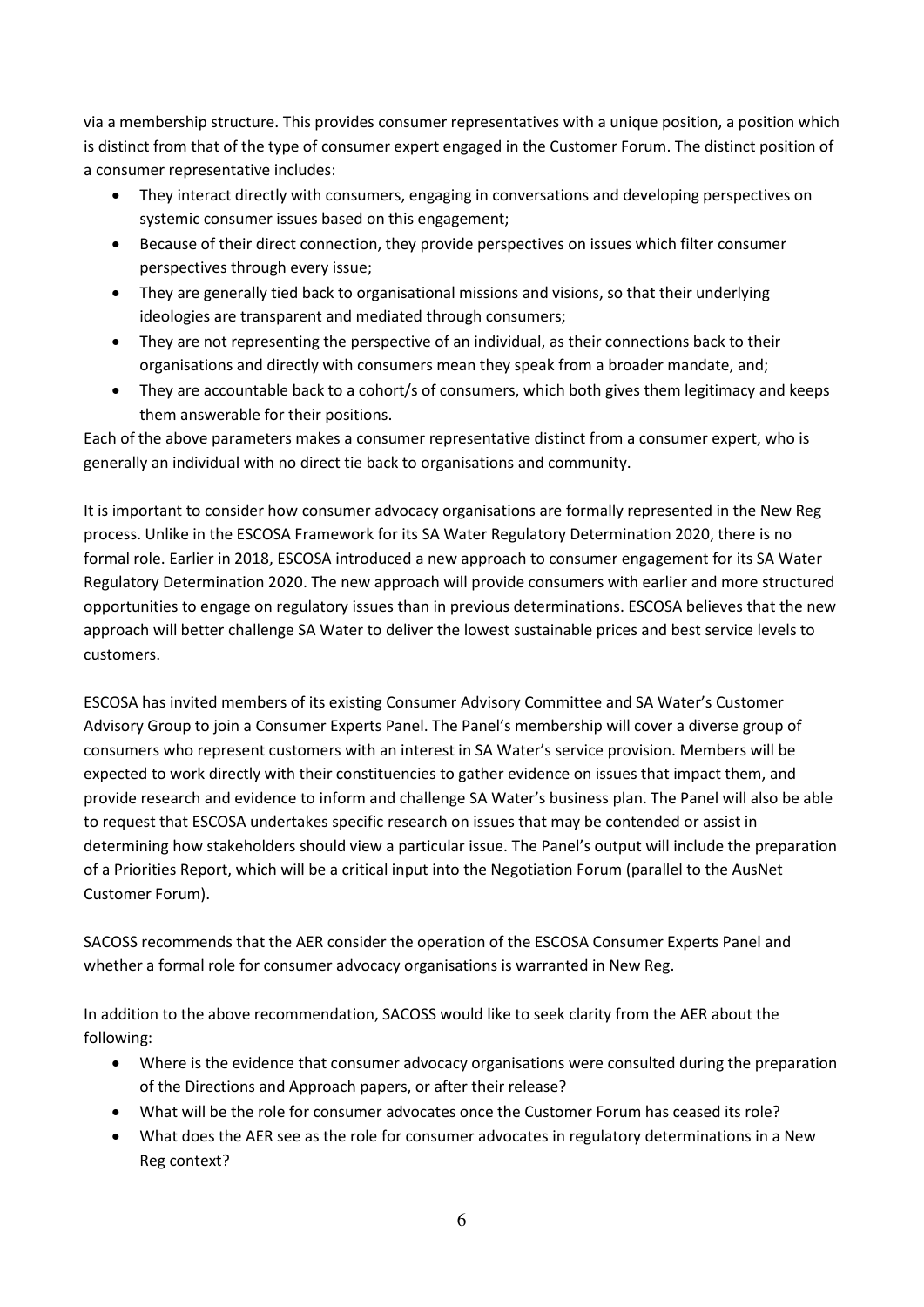#### *Reference Committee*

SACOSS notes that since being invited to join the Reference Committee, there have been only two meetings. This is infrequent given the scope of the matter under consideration. SACOSS has viewed minutes from the June 2018 meeting which were issued one month after the meeting. SACOSS has not received minutes from the November 2018 meeting. SACOSS believes the issuing of timely minutes is important, given the pace of the trial. SACOSS has not received a Terms of Reference for the Reference Committee and is unclear about what our role is, as distinct from that of the Project Team.

### *Evaluation Framework and Monitoring*

SACOSS notes the lack of engagement by members of the Reference Committee with CEPA on the development of the Framework. SACOSS understands that some consumer representatives gave feedback on the draft Framework, but there has been no formal response to this feedback. SACOSS also notes that there has been no engagement with farrierswier as they prepare their monitoring reports. SACOSS recommends that the AER undertake formal engagement on each key element of New Reg, including the Evaluation Framework and monitoring reports.

SACOSS notes that there has been extensive discussion in the Reference Committee on what is the counterfactual against which New Reg is being assessed. SACOSS is not clear what the response from the Project Team has been to these discussions in the Reference Committee and can find no record of a formal response. Many Reference Committee members have queried how much the New Reg model is going to cost and whether it is better than other engagement being undertaken by network businesses during their regulatory determination processes. Reference Committee members are still keen to understand how the New Reg model compares against existing models. SACOSS recommends that an important part of the Trial is to consider how New Reg compares against existing models, including in cost terms, and strongly recommends that the Project Team provide the Reference Committee with a proposal of how this task will be undertaken.

SACOSS believes that it is critical for the trial assessment to consider the role of consumer advocacy organisations. Important questions for evaluation of consumer representative experiences include:

- Did these representatives understand their roles and responsibilities?
- What did these representatives think of the process and content outcome?
- Did these representatives have adequate funding to participate as they wanted to?

SACOSS also believes that the assessment needs to consider the question of how the diversity of views amongst consumers was balanced by the Customer Forum. For example, the assessment might consider whether some consumers felt that the Customer Forum was inappropriately focussed on increasing individual customers' reliability or if all consumers agreed with the Forum selection of three priority capex projects. Decisions made within the overall allocation of expenditure can sometimes be contested by different consumer perspectives, and the assessment needs to consider how well this balancing act by the Forum was completed.

### *Reflections on Meeting with the Customer Forum and AusNet Services*

The main point of concern for SACOSS in discussions with the Customer Forum about their priorities was the Customer Forum focus on individual customer's reliability. SACOSS has not had the time to delve further in to this issue, but was concerned at the meeting with AusNet Services in October that the Forum seemed to